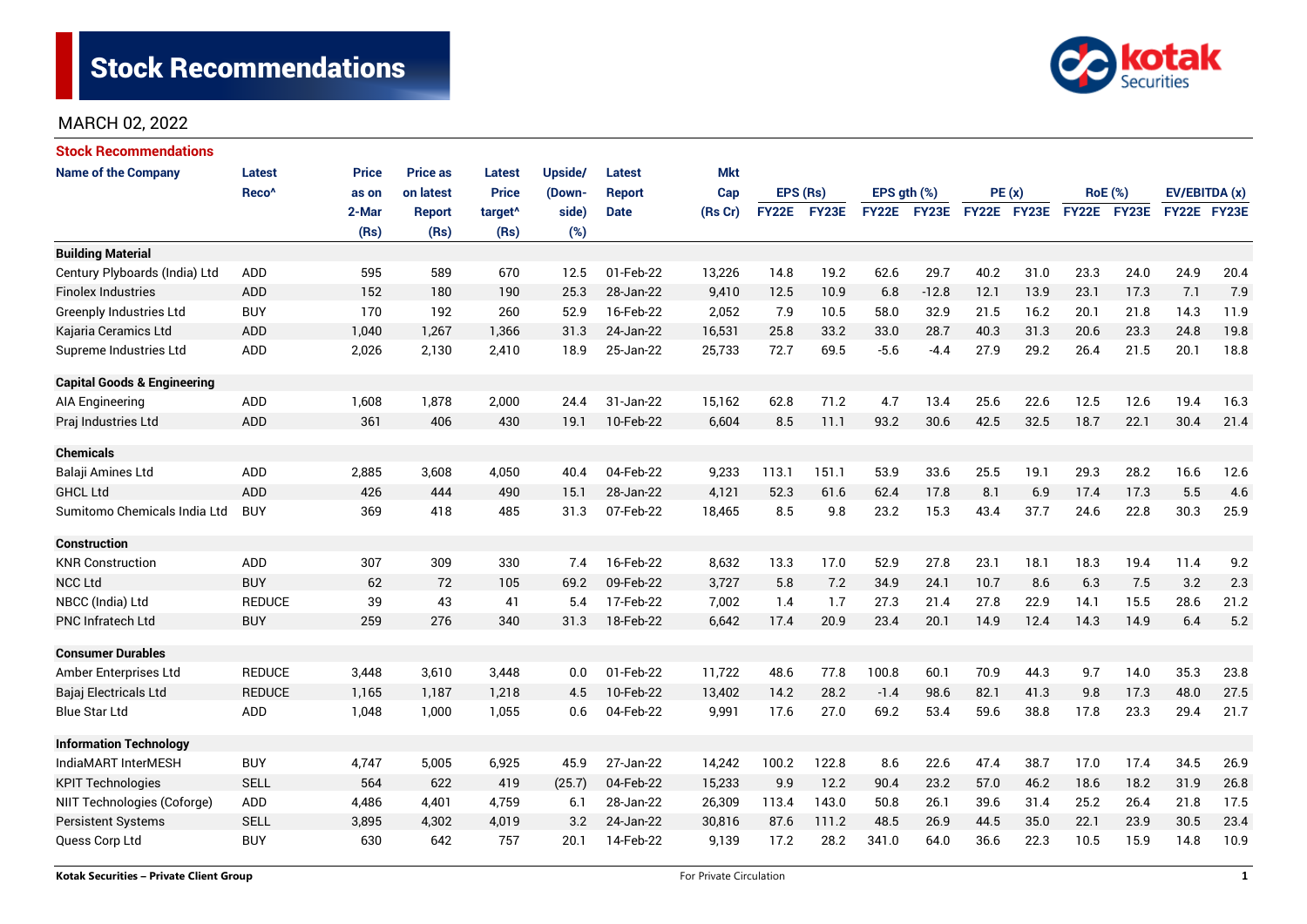

| <b>Stock Recommendations</b>       |                   |              |                 |                     |         |               |            |              |       |                  |             |             |      |                |             |               |      |
|------------------------------------|-------------------|--------------|-----------------|---------------------|---------|---------------|------------|--------------|-------|------------------|-------------|-------------|------|----------------|-------------|---------------|------|
| <b>Name of the Company</b>         | <b>Latest</b>     | <b>Price</b> | <b>Price as</b> | Latest              | Upside/ | <b>Latest</b> | <b>Mkt</b> |              |       |                  |             |             |      |                |             |               |      |
|                                    | Reco <sup>^</sup> | as on        | on latest       | <b>Price</b>        | (Down-  | <b>Report</b> | Cap        | EPS (Rs)     |       | EPS $qth$ $(\%)$ |             | PE(x)       |      | <b>RoE</b> (%) |             | EV/EBITDA (x) |      |
|                                    |                   | 2-Mar        | <b>Report</b>   | target <sup>^</sup> | side)   | <b>Date</b>   | (Rs Cr)    | <b>FY22E</b> | FY23E |                  | FY22E FY23E | FY22E FY23E |      |                | FY22E FY23E | FY22E FY23E   |      |
|                                    |                   | (Rs)         | (Rs)            | (Rs)                | (%)     |               |            |              |       |                  |             |             |      |                |             |               |      |
| <b>Metals &amp; Mining</b>         |                   |              |                 |                     |         |               |            |              |       |                  |             |             |      |                |             |               |      |
| <b>MOIL Ltd</b>                    | <b>BUY</b>        | 175          | 170             | 215                 | 23.1    | 18-Feb-22     | 4,651      | 14.5         | 16.4  | 95.9             | 13.1        | 12.0        | 10.6 | 11.5           | 12.2        | 6.0           | 4.5  |
| APL Apollo Tubes Ltd               | <b>BUY</b>        | 844          | 820             | 980                 | 16.2    | 28-Jan-22     | 21,088     | 21.0         | 27.0  | $-27.6$          | 28.6        | 40.2        | 31.2 | 26.7           | 26.8        | 23.1          | 18.3 |
|                                    |                   |              |                 |                     |         |               |            |              |       |                  |             |             |      |                |             |               |      |
| Oil & Gas                          |                   |              |                 |                     |         |               |            |              |       |                  |             |             |      |                |             |               |      |
| Chennai Petroleum Corp             | <b>BUY</b>        | 106          | 104             | 127                 | 19.8    | 25-Jan-22     | 1,579      | 30.3         | 18.2  | 75.1             | $-39.9$     | 3.5         | 5.8  | 24.6           | 12.5        | 6.7           | 8.2  |
| <b>Gujarat Gas</b>                 | <b>ADD</b>        | 565          | 660             | 734                 | 30.0    | 10-Feb-22     | 38,858     | 18.7         | 26.7  | 0.5              | 42.8        | 30.2        | 21.2 | 24.3           | 27.3        | 18.5          | 13.3 |
| <b>MRPL</b>                        | ADD               | 41           | 47              | 50                  | 22.4    | 31-Jan-22     | 7,157      | 1.2          | 6.8   | $-137.5$         | 466.7       | 34.0        | 6.0  | 4.7            | 23.8        | 13.2          | 8.6  |
|                                    |                   |              |                 |                     |         |               |            |              |       |                  |             |             |      |                |             |               |      |
| <b>Paints</b>                      |                   |              |                 |                     |         |               |            |              |       |                  |             |             |      |                |             |               |      |
| Akzo Nobel India Ltd               | <b>BUY</b>        | 1,846        | 1,887           | 2,670               | 44.6    | 14-Feb-22     | 8,621      | 57.9         | 67.2  | 27.3             | 16.1        | 31.9        | 27.5 | 17.9           | 19.7        | 19.1          | 16.3 |
|                                    |                   |              |                 |                     |         |               |            |              |       |                  |             |             |      |                |             |               |      |
| <b>Pharmaceuticals</b>             |                   |              |                 |                     |         |               |            |              |       |                  |             |             |      |                |             |               |      |
| Suven Pharmaceuticals              | <b>REDUCE</b>     | 516          | 561             | 550                 | 6.6     | 17-Aug-21     | 13,106     | 16.9         | 21.1  | 19.0             | 24.9        | 30.5        | 24.5 | 27.6           | 26.5        | 23.8          | 18.6 |
|                                    |                   |              |                 |                     |         |               |            |              |       |                  |             |             |      |                |             |               |      |
| <b>Transportation</b>              |                   |              |                 |                     |         |               |            |              |       |                  |             |             |      |                |             |               |      |
| Aegis Logistics Ltd                | <b>BUY</b>        | 192          | 216             | 310                 | 61.5    | 14-Feb-22     | 6,411      | 12.6         | 13.6  | 28.6             | 7.9         | 15.2        | 14.1 | 20.4           | 19.0        | 8.5           | 7.6  |
| <b>Allcargo Global Logistics</b>   | <b>BUY</b>        | 327          | 346             | 430                 | 31.6    | 15-Feb-22     | 8,037      | 27.7         | 31.3  | 246.3            | 13.0        | 11.8        | 10.4 | 21.2           | 20.1        | 6.3           | 5.2  |
| <b>Blue Dart Express</b>           | <b>BUY</b>        | 5,888        | 6,926           | 7,975               | 35.4    | 01-Feb-22     | 14,014     | 115.0        | 134.0 | 98.3             | 16.5        | 51.2        | 43.9 | 36.2           | 33.3        | 14.5          | 12.5 |
| <b>VRL Logistics Ltd</b>           | <b>BUY</b>        | 443          | 499             | 625                 | 41.2    | 04-Feb-22     | 4,037      | 11.3         | 18.3  | 117.3            | 61.9        | 39.2        | 24.2 | 14.3           | 21.6        | 12.5          | 9.4  |
|                                    |                   |              |                 |                     |         |               |            |              |       |                  |             |             |      |                |             |               |      |
| <b>Others</b>                      |                   |              |                 |                     |         |               |            |              |       |                  |             |             |      |                |             |               |      |
| Bata India Ltd                     | <b>BUY</b>        | 1,813        | 1,895           | 2,380               | 31.3    | 10-Feb-22     | 23,384     | 27.0         | 36.6  | $-509.1$         | 35.6%       | 67.1        | 49.5 | 16.3           | 19.4        | 32.8          | 26.2 |
| <b>Central Depository Services</b> | <b>REDUCE</b>     | 1,393        | 1,510           | 1,505               | 8.0     | 10-Feb-22     | 14,627     | 29.9         | 34.8  | 55.7             | 16.4%       | 46.6        | 40.0 | 28.5           | 26.6        | 37.0          | 31.7 |
| <b>EPL Ltd</b>                     | ADD               | 159          | 187             | 205                 | 29.1    | 10-Feb-22     | 5,001      | 7.1          | 8.6   | $-6.6$           | 21.1%       | 22.4        | 18.5 | 12.1           | 13.2        | 8.7           | 7.2  |
| JK Paper Ltd                       | <b>BUY</b>        | 225          | 232             | 295                 | 31.1    | 17-Feb-22     | 4,005      | 34.1         | 47.7  | 140.1            | 39.9%       | 6.6         | 4.7  | 19.2           | 21.5        | 6.2           | 4.2  |
| Radico Khaitan Ltd                 | <b>REDUCE</b>     | 870          | 978             | 970                 | 11.5    | 07-Feb-22     | 11,571     | 21.2         | 26.1  | 4.4              | 23.1%       | 41.0        | 33.3 | 15.0           | 16.1        | 26.1          | 22.5 |
| <b>VIP Industries Ltd</b>          | <b>REDUCE</b>     | 646          | 648             | 620                 | (4.0)   | 04-Feb-22     | 9,167      | 6.2          | 12.0  | $-187.3$         | 93.5%       | 104.1       | 53.8 | 14.3           | 23.2        | 47.1          | 29.1 |
| Welspun Corp Ltd                   | <b>SELL</b>       | 149          | 173             | 120                 | (19.5)  | 14-Feb-22     | 3.949      | 11.9         | 9.2   | $-49.8$          | $-22.7%$    | 12.5        | 16.2 | 7.8            | 5.9         | 4.6           | 5.2  |

*Source: Kotak Securities - Private Client Group*

All recommendations are with a 12 month perspective from the date of the report/update. Investors are requested to use their discretion while deciding the timing, quantity of investment as well as the exit.

NR NoRated. The investment rating and target price, if any, have been suspended temporarily. Such suspension is in compliance with applicable regulation(s) and/or Kotak Securities policies in circumstances when Kotak Secur

Or its affiliates is acting in an advisory capacity in a merger or strategic transaction involving this company and in certain other circumstances.

**NM Not meaningful**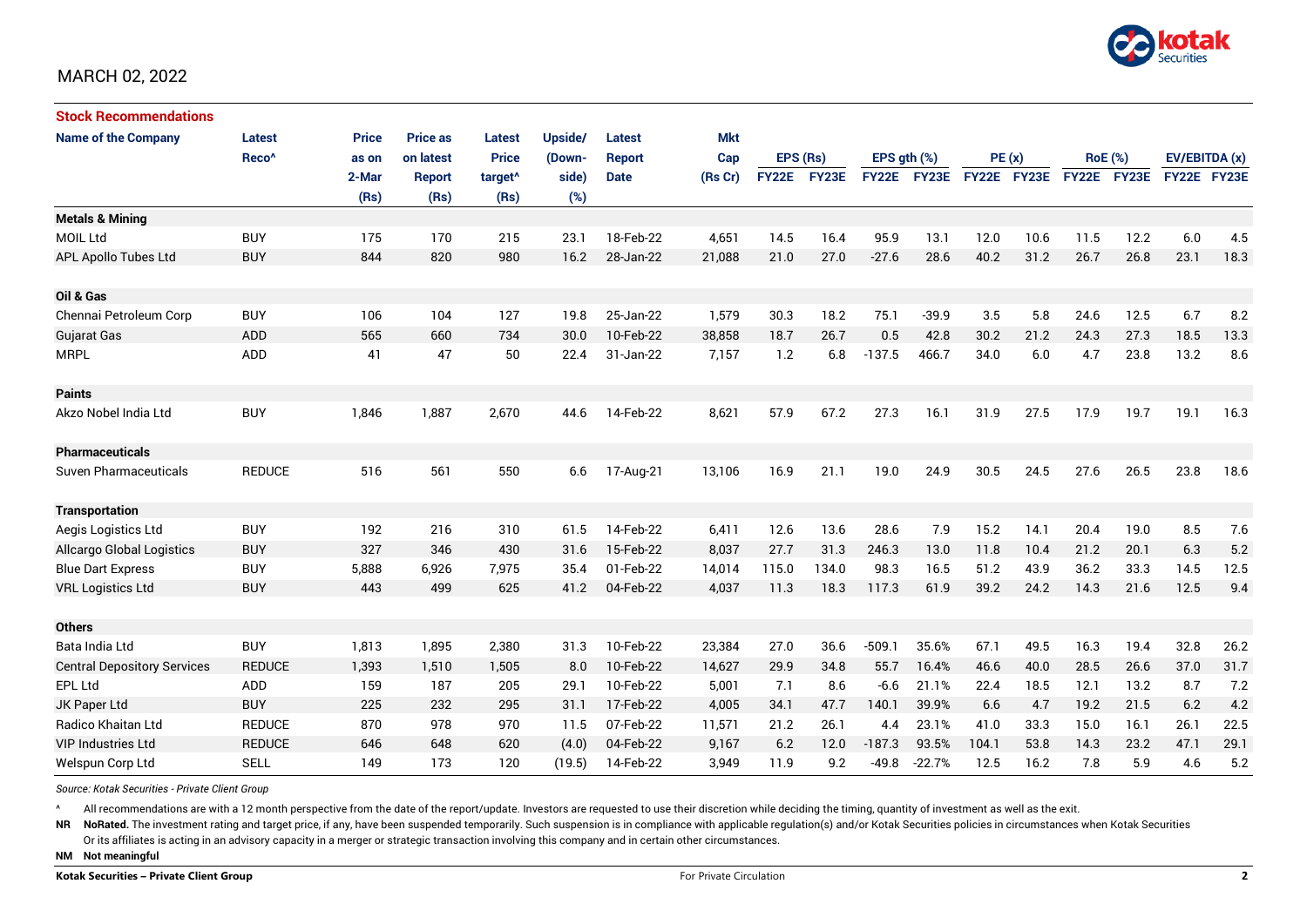

# **RATING SCALE (PRIVATE CLIENT GROUP)**

#### **Definitions of ratings**

| <b>BUY</b>       |   | - We expect the stock to deliver more than 15% returns over the next 12 months                                                                                                                                                                                                                                                                                                                                                     |
|------------------|---|------------------------------------------------------------------------------------------------------------------------------------------------------------------------------------------------------------------------------------------------------------------------------------------------------------------------------------------------------------------------------------------------------------------------------------|
| <b>ADD</b>       |   | - We expect the stock to deliver 5% - 15% returns over the next 12 months                                                                                                                                                                                                                                                                                                                                                          |
| <b>REDUCE</b>    |   | - We expect the stock to deliver -5% - +5% returns over the next 12 months                                                                                                                                                                                                                                                                                                                                                         |
| <b>SELL</b>      |   | - We expect the stock to deliver $\lt$ -5% returns over the next 12 months                                                                                                                                                                                                                                                                                                                                                         |
| <b>NR</b>        |   | - Not Rated. Kotak Securities is not assigning any rating or price target to the stock.                                                                                                                                                                                                                                                                                                                                            |
|                  |   | The report has been prepared for information purposes only.                                                                                                                                                                                                                                                                                                                                                                        |
| <b>SUBSCRIBE</b> |   | $-$ We advise investor to subscribe to the IPO.                                                                                                                                                                                                                                                                                                                                                                                    |
| <b>RS</b>        |   | - Rating Suspended. Kotak Securities has suspended the investment rating and price target for this stock, either because there is not a sufficient fundamental basis for determining, or there<br>are legal, regulatory or policy constraints around publishing, an investment rating or target. The previous investment rating and price target, if any, are no longer in effect for this stock and<br>should not be relied upon. |
| <b>NA</b>        |   | $-$ Not Available or Not Applicable. The information is not available for display or is not applicable                                                                                                                                                                                                                                                                                                                             |
| <b>NM</b>        |   | - Not Meaningful. The information is not meaningful and is therefore excluded.                                                                                                                                                                                                                                                                                                                                                     |
| <b>NOTE</b>      | - | Our target prices are with a 12-month perspective. Returns stated in the rating scale are our internal benchmark.                                                                                                                                                                                                                                                                                                                  |

## **FUNDAMENTAL RESEARCH TEAM (PRIVATE CLIENT GROUP)**

| <b>Shrikant Chouhan</b>                                                                                | Arun Agarwal                                                                                         | <b>Amit Agarwal, CFA</b>            | <b>Hemali Dhame</b>          |
|--------------------------------------------------------------------------------------------------------|------------------------------------------------------------------------------------------------------|-------------------------------------|------------------------------|
| <b>Head of Research</b>                                                                                | Auto & Auto Ancillary                                                                                | <b>Transportation, Paints, FMCG</b> | <b>Banking &amp; Finance</b> |
| shrikant.chouhan@kotak.com                                                                             | arun.agarwal@kotak.com                                                                               | agarwal.amit@kotak.com              | Hemali.Dhame@kotak.com       |
| +91 22 6218 5408                                                                                       | +91 22 6218 6443                                                                                     | +91 22 6218 6439                    | +91 22 6218 6433             |
| <b>Jatin Damania</b>                                                                                   | Purvi Shah                                                                                           | <b>Rini Mehta</b>                   | K. Kathirvelu                |
| Metals & Mining, Midcap                                                                                | Pharmaceuticals                                                                                      | <b>Research Associate</b>           | <b>Support Executive</b>     |
| jatin.damania@kotak.com                                                                                | purvi.shah@kotak.com                                                                                 | rini.mehta@kotak.com                | k.kathirvelu@kotak.com       |
| +91 22 6218 6440                                                                                       | +91 22 6218 6432                                                                                     | +91 80801 97299                     | +91 22 6218 6427             |
| <b>Sumit Pokharna</b><br>Oil and Gas. Information Tech<br>sumit.pokharna@kotak.com<br>+91 22 6218 6438 | Pankai Kumar<br>Construction, Capital Goods & Midcaps<br>pankajr.kumar@kotak.com<br>+91 22 6218 6434 |                                     |                              |

## **TECHNICAL RESEARCH TEAM (PRIVATE CLIENT GROUP)**

| <b>Shrikant Chouhan</b>    | <b>Amol Athawale</b>    |  |
|----------------------------|-------------------------|--|
| shrikant.chouhan@kotak.com | amol.athawale@kotak.com |  |
| +91 22 6218 5408           | +91 20 6620 3350        |  |
|                            |                         |  |

#### **Sayed Haider** Research Associate [sayed.haider@kotak.com](mailto:sayed.haider@kotak.com) +91 22 62185498

## **DERIVATIVES RESEARCH TEAM (PRIVATE CLIENT GROUP)**

+91 22 6218 5497 +91 33 6615 6273

**Sahaj Agrawal Prashanth Lalu Prasenjit Biswas, CMT, CFTe** [sahaj.agrawal@kotak.com](mailto:sahaj.agrawal@kotak.com) [prashanth.lalu@kotak.com](mailto:prashanth.lalu@kotak.com) [prasenjit.biswas@kotak.com](mailto:prasenjit.biswas@kotak.com)